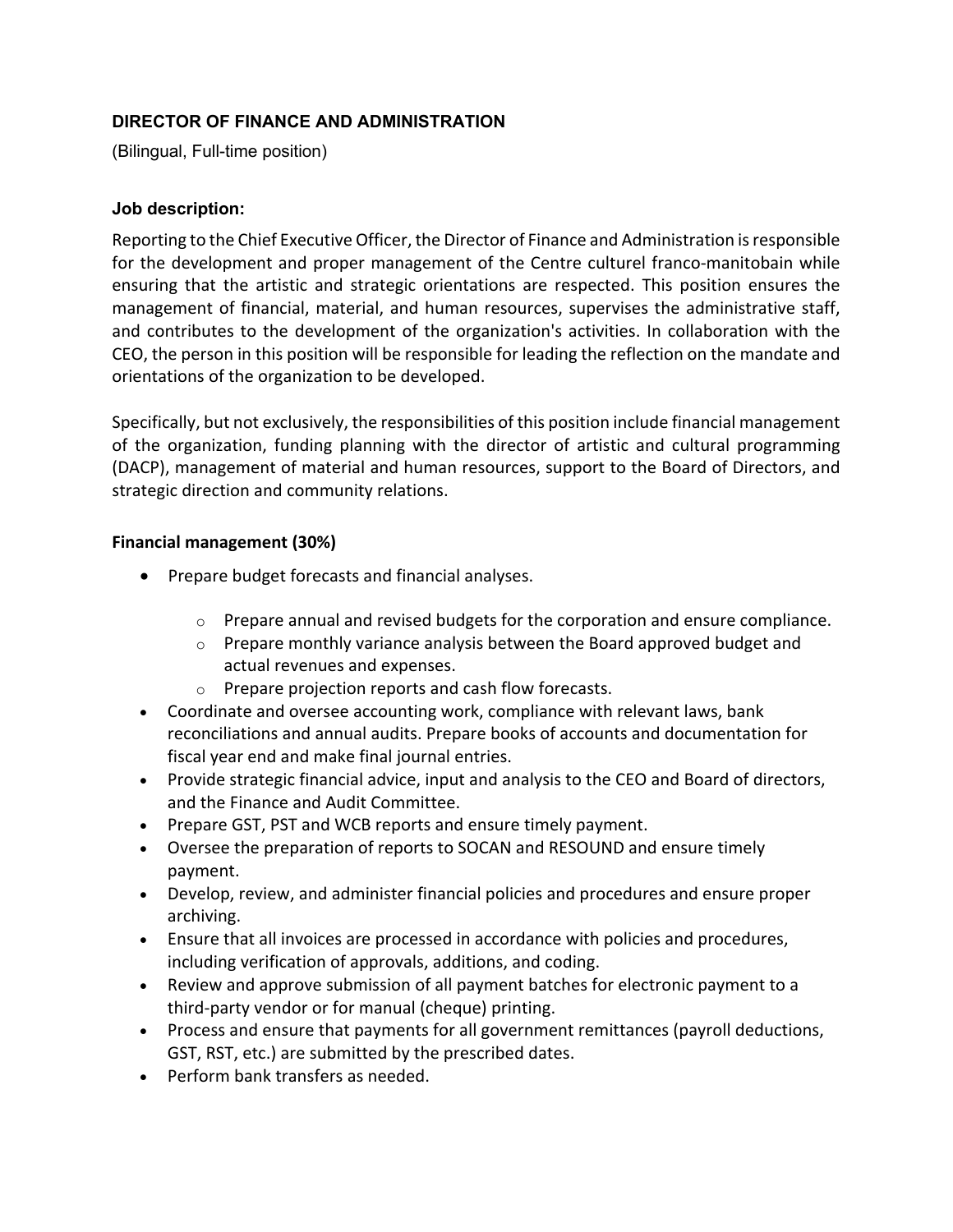# **Financial planning (15%)**

- In collaboration with the director of artistic and cultural programming:
	- Establish and monitor seasonal funding targets
	- Provide financial support for grant applications and reports
- Review grant applications written by director of programming.
- Ensure the compilation of statistical data.

### **Management of material resources (15%)**

- In collaboration with the Chief of maintenance, develop and manage maintenance budgets.
- In collaboration with the Chief of maintenance, develop long-term capital needs (capital) plans.
- In collaboration with the Chief of maintenance, lead the development of the CCFM's infrastructure operational plans (permits, repairs, etc.).
- Manage all inventories (equipment and computer systems).
- Liaise with the Province and other funders regarding the building and manage insurance issues (building and equipment).
- Maintain good relations with tenants and renew leases.
- Maintain good relations with additional tenants such as the St. Boniface Historical Society (Centre du Patrimoine), Théâtre Cercle Molière and Stella's and ensure that agreements established between our organizations are implemented and adhered to.
- Support team members in the operational efficiency of their departments.
- Support the CEO with the negotiation of service contracts for the corporation (e.g. J Hansens HVAC, etc.) and ensure all contracts are respected.
- Ensure annual revision and updating of property, furniture, and equipment inventory of the CCFM.
- Ensure all health and safety requirements as outlined by Manitoba Health and Safety and implemented and adhered to.

### **Human resource management (20%)**

- Prepare bi-weekly payroll for all employees of the corporation and prepare T4 and T4A annually.
- Manage the employee benefits program and pension plans.
- Assist staff in understanding and adhering to all policies and procedures.
- Assist the CEO and other members of the management team, with ensuring smooth hiring and firing of employees.
- Assist the CEO with establishing and implementing the salary scale with the exception of the CEO's salary which is the purview of the Board of Directors.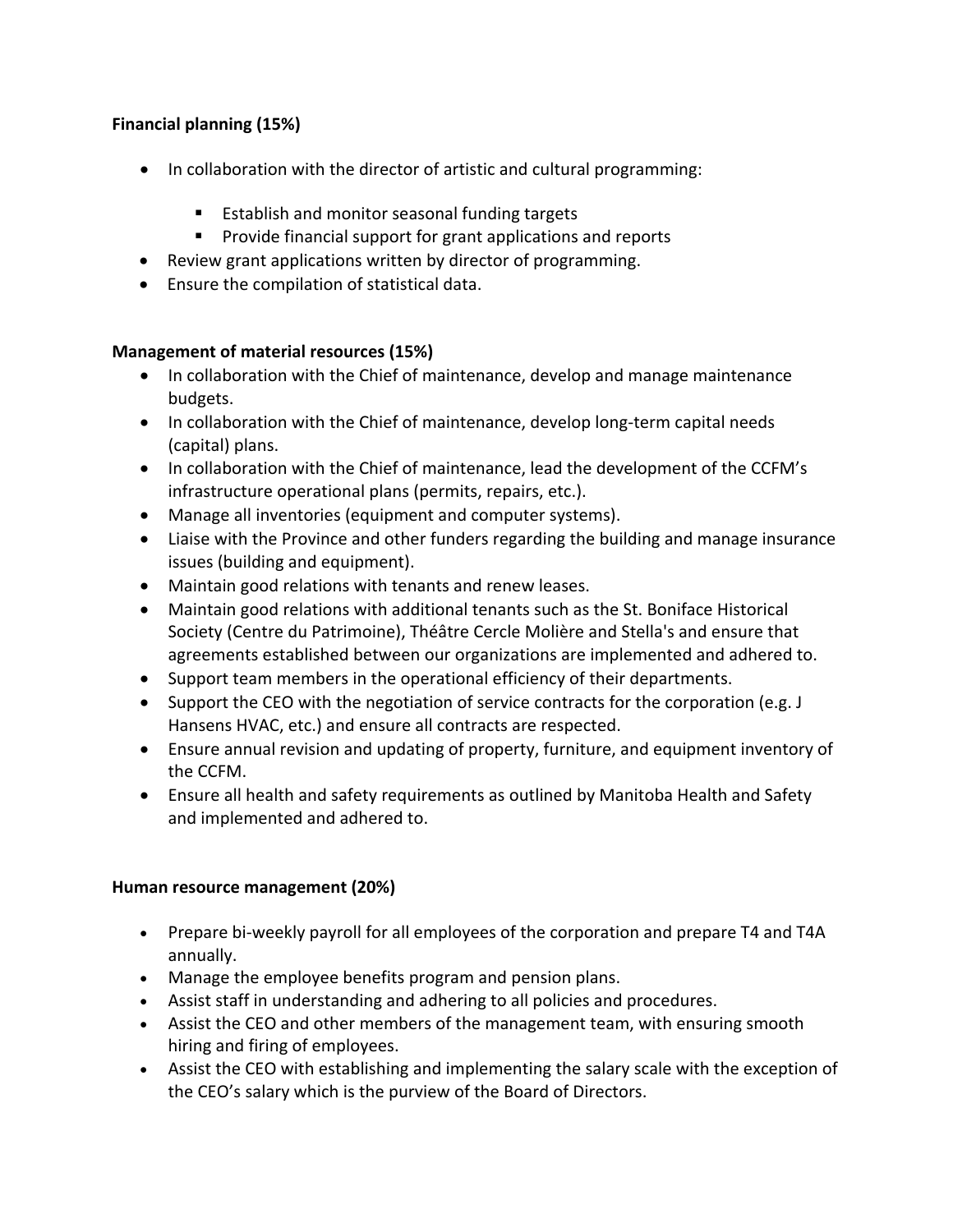- Assist the CEO and other members of the management team to negotiate and draft contracts (full-time and part-time staff, casual workers, artists, contract workers, freelancers, etc.), see to their signature and ensure payments, including royalties.
- Assist the CEO with the annual evaluations of all employees.
- Oversee the revision and updating of all policies and procedures as well as the employee handbook.
- Manage requests for and oversees the training and professional development budget for all employees.
- Assist the CEO with the hiring of consultants or freelancers necessary to accomplish specific projects as well as coordinate and supervise the work done by them.
- Ensure proper record keeping of all vacation and sick days of all employees.
- Provide leadership to ensure effective performance and daily tasks of the Finance and Operations team to achieve business objectives. Proactively discuss performance issues with staff and conduct performance reviews.

# **Functions related to working with the Board of Directors (5%)**

- Assist the Board of Directors in their decision-making responsibilities.
- Assist the Finance Committee in their responsibilities.
- Ensure that policies and procedures are in place to ensure the smooth operation of the organization.
- Ensuring that all materials for board meetings are prepared and sent out in advance and ensure the completion of the meeting minutes.
- Attend Board of Directors' meetings and provide all necessary information for discussions.
- Develop and update the board orientation manual and provide orientation for new Board members.

### **Functions related to strategic direction and community relations (10%)**

- Assist the Chair of the Board and the CEO to represent and defend the interests of the organization with government agencies and various partner organizations.
- Participate in public relations and ensure good relations with the company's partners and collaborators.
- Represent the organization at meetings, activities and events deemed important to the development and strategic positioning of the CCFM and ensure the organization's presence on committees deemed strategic for the center.
- Assist the CEO with strategic planning and participate in its implementation, including the action plan.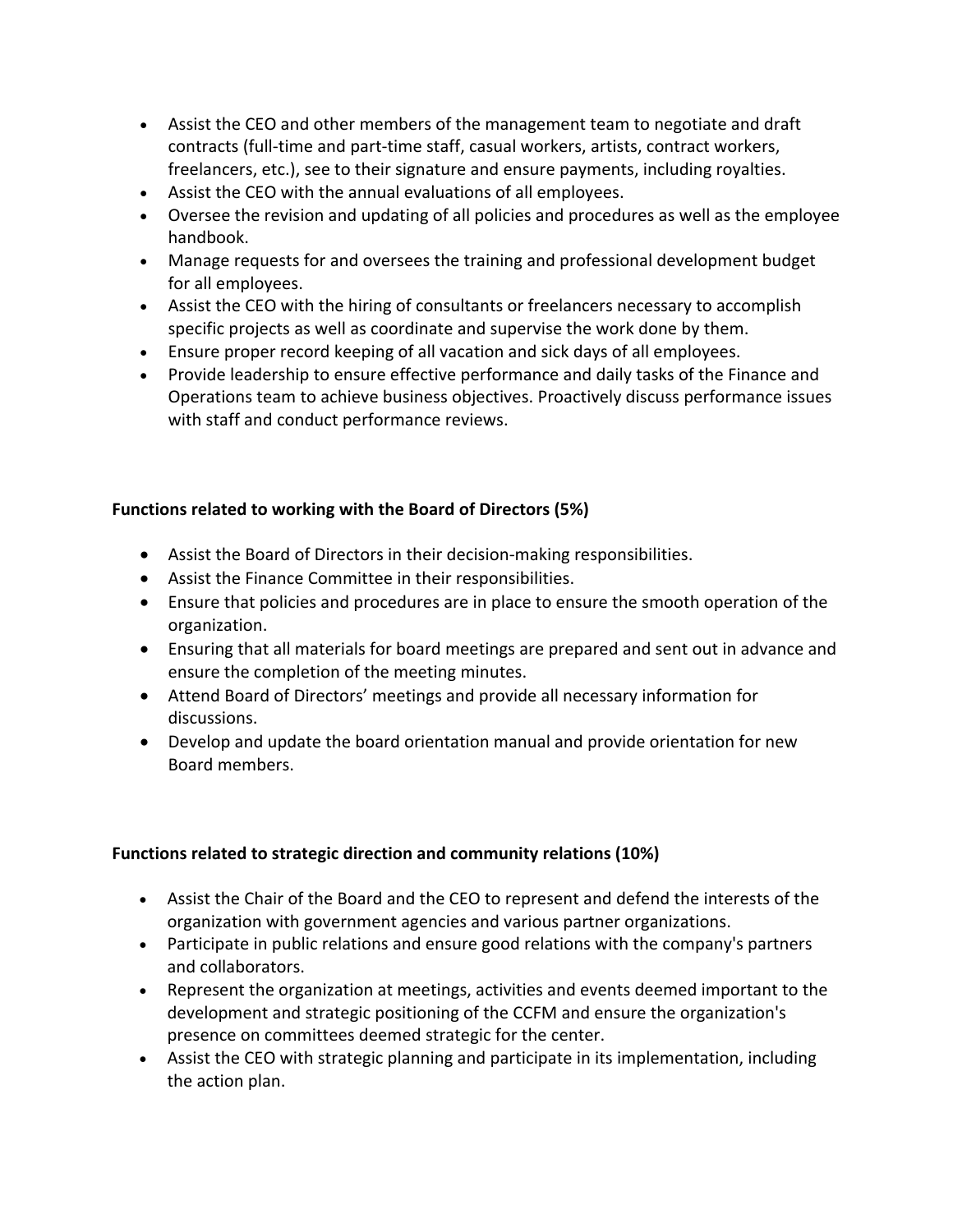• Monitor industry trends and major market changes to ensure the success of the organization's strategic plan and projects.

## **Other related tasks (5%)**

- Design and implement internal control methods and procedures
	- $\circ$  Implement internal control systems and ensure that they are followed.
	- o Recommend changes that would increase the cost effectiveness of services and activities or improve the systems used.
	- $\circ$  Responsible for the administration of inventories and capital expenditures.
- Participate in the administration of the organization's activities and services
	- $\circ$  Participate in team meetings, planning meetings with the Board of Directors and the Finance Committee, and any other meetings that affect the various projects of the organization.
	- o Participate in ad hoc projects.
	- o Assume all other tasks delegated by the CEO.
- Continuing Education
	- $\circ$  Assumes personal responsibility for keeping his/her skills current by attending continuing education sessions, watching videos, reading articles, and attending seminars as required.
	- o Pursues professional development through appropriate participation in continuing education.
	- o Share acquired knowledge and skills with peers.

### **Education and training**

University degree in management, business administration, or equivalent and a minimum of 4 years in a professional training program approved by the provincial association of chartered accountants (CPA).

### **Experience**

Minimum work experience required is 4-7 years. Experience is required in a field related to accounting and many financial aspects, including financial reporting, financial planning, case analysis, accounts payable and payroll. Experience in project management and government grants is considered an asset.

### **Skills and competencies**

- Excellent judgment.
- Strong interpersonal skills.